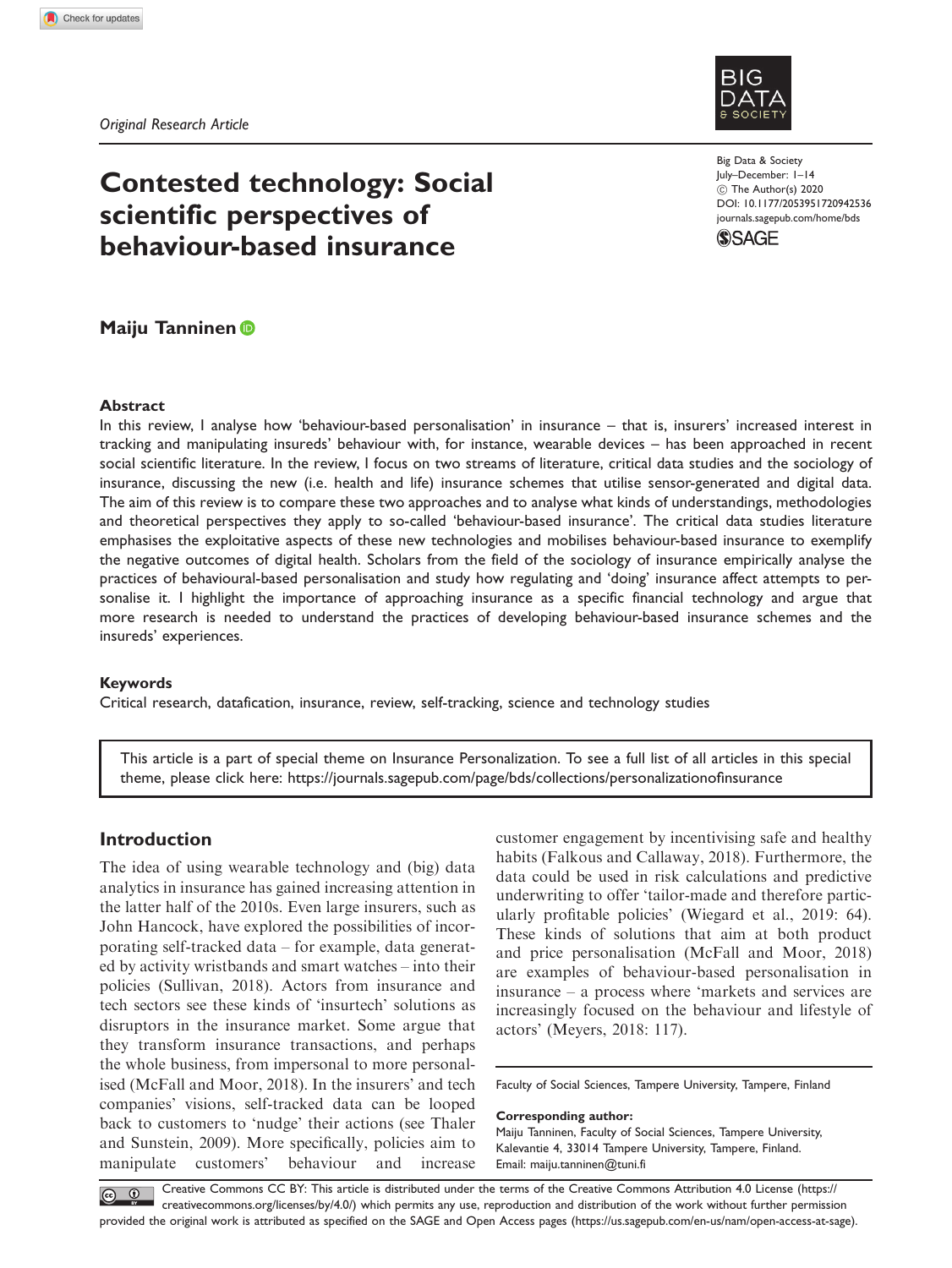Behaviour-based personalisation, specifically in the case of health and life insurance policies, can be seen as part of the larger hype around digital health. The expectation is that new digital technologies and extensive data sourcing will enable personalised medicine and lead to better health outcomes and cost efficiencies (Swan, 2012). For instance, wearable devices may help users to gain control of their health and generate savings in health care costs (Swan, 2012). Thus, their implementation in different institutional settings, such as insurance and healthcare, has gained significant interest (Becher, 2016; Lupton, 2016; McCrea and Farrell, 2018). The field of digital health, or 'mHealth', has been extensively analysed and criticised by social scientists, who focus on 'datafication': 'the conversion of qualitative aspects of life into quantified data' (Ruckenstein and Schüll, 2017: 262). Researchers have analysed the emergence of new kinds of data assemblages (Hogle, 2016) and mundane engagements with 'data doubles' (Ruckenstein, 2014). They have also discussed inequalities within digitised health, highlighting the asymmetric relations between the 'data rich' (e.g., corporations, institutions and governments) and 'data poor' (individuals) and the negative feedback loops that algorithmic systems can create (Andrejevic, 2014; O'Neil, 2016; Van Dijck, 2014).

Behaviour-based personalisation in insurance (or socalled 'behaviour-based insurance') has also been subject to such research. In particular, critical data studies and the sociology of insurance have discussed these new policies. First, the critical data studies literature highlights the exploitative aspects of behaviour-based insurance. Most of these studies consider the amalgam of insurance and self-tracking technologies as a dystopian version of the 'wearable dream' embodying the dark side of the 'metric culture': dataveillance, discrimination and exclusion (Ajana, 2017; Christophersen et al., 2015; Lupton, 2016). These oftentimes Foucauldian-inspired studies conduct little empirical analysis on existing behaviour-based insurance policies, but they employ them to represent the negative aspects of datafication. Second, scholars from the field of the sociology of insurance highlight the importance of approaching insurance as a special context for developing personalised solutions. With its practices of risk pooling and underwriting, 'insurance as we know it' (Meyers, 2018) is both a collectivising and an individualising technique (Ewald, 1991). A similar dynamic is at play with personalisation – alongside individualising practices, it constitutes a relation between a person and a reference group (Moor and Lury, 2018). Thus, the insurance studies examine how personalisation changes the practices of risk selection and pricing, or if it changes them at all, and whether the logic of algorithmic personalisation (Lury and Day, 2019) can be combined with statistical conceptions of risk (McFall, 2019). These studies employ perspectives from science and technology studies (STS) and engage in empirical analysis.

In this review, I map the social scientific research analysing the use of wearables and digital data in (private health and life) insurance. I aim to compare the literature streams I introduced above and propose possible directions for future research. I begin by presenting the methodological tools I used for the analysis and my literature selection process. Then, I discuss the critical data studies literature and analyse what kinds of understandings, methodologies and theoretical approaches its contributors take towards behaviourbased insurance. After this, I review research from the sociology of insurance to highlight how a deeper understanding of insurance technology could help to illustrate the limits and possibilities of behaviourbased personalisation. Finally, I conclude by arguing that even though STS-inspired insurance studies enable more precise and constructive criticism, further empirical analysis on insurance providers' practices of developing behaviour-based policies and on users' experiences is needed.

# Methodology

To find the relevant literature discussing behaviourbased insurance policies, I conducted searches in the Social Science Database (ProQuest) and Sociology Source Ultimate (Ebsco) using the following search commands: self-tracking, life-logging, 'quantified self', self-tracking AND insurance, wearables AND insurance, 'wearable devices' AND insurance, 'wearable technology' AND insurance, 'quantified self' AND insurance, datafication AND health and datafication AND insurance.

These searches resulted in a corpus of 503 potential articles. Based on abstracts, I excluded articles that were obviously not related to the research topic, book reviews, short commentaries and letters to the editor. This resulted in 291 articles for the full-text phase. After reading the full text, I excluded all the articles that did not discuss insurance. I then combined the results from the two databases and removed duplicates, leaving me with 58 articles. I snowball-sampled 34 additional articles with reference tracking. This yielded 92 articles for thematic analysis. Thematic inquiry led me to exclude 19 papers due to differences in theoretical approaches and thematic discussions, including 11 (public) health, health ethics and psychology papers;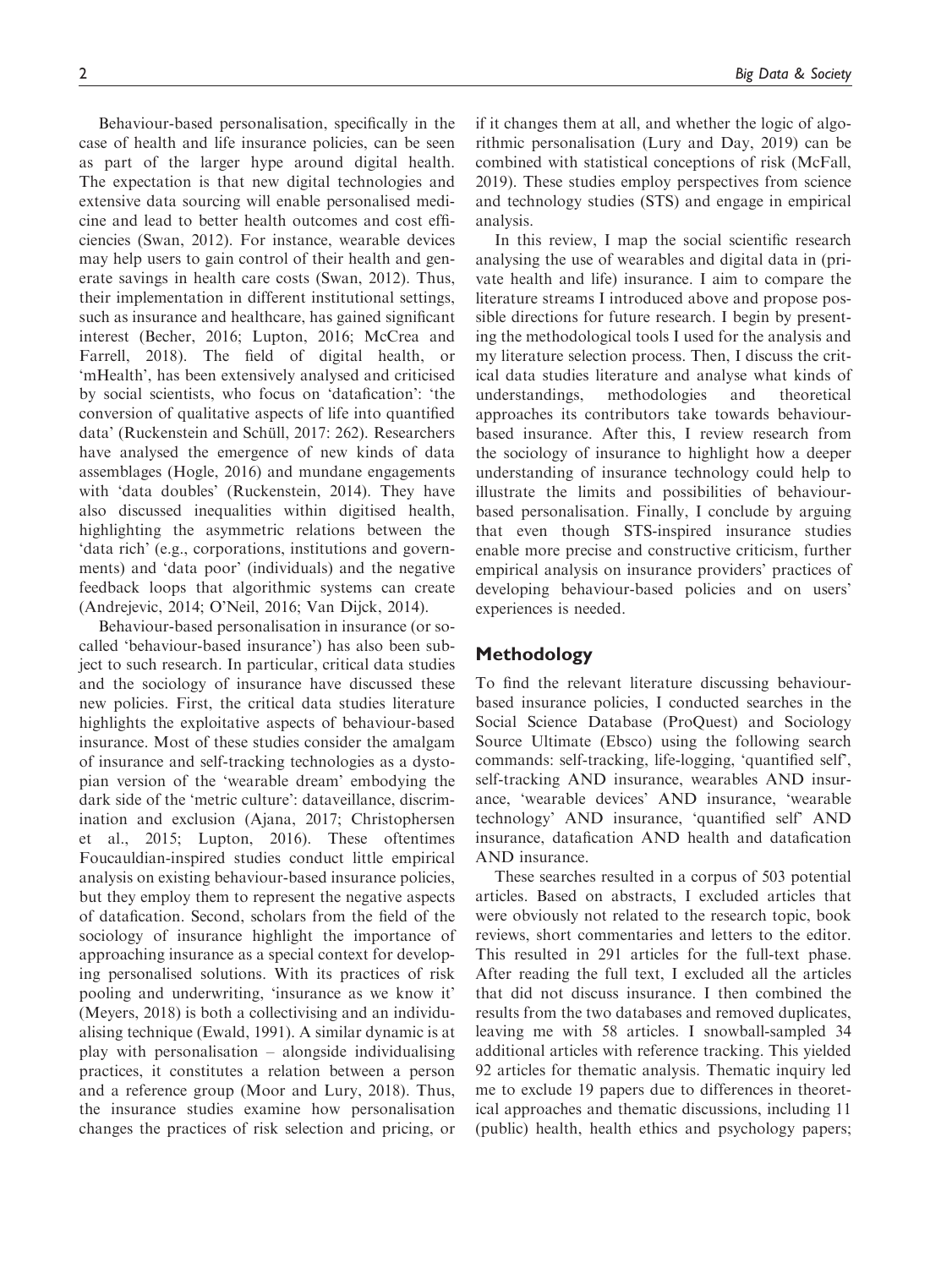

Behaviour-based insurance is closely related to questions of digital health; thus, I used Ruckenstein and Schüll's (2017) classification of different literature clusters that study the datafication of health as a methodological tool. This helped me to recognise the various themes discussed in the articles and identify their main theoretical and methodological approaches. Most of the articles (55 papers) seemed to represent what Ruckenstein and Schüll (2017) call the 'datafied power approach', what is also called 'critical data studies' (Iliadis and Russo, 2016) or 'critical digital health studies' (Lupton, 2014). Many of these papers were Foucauldian-inspired, employing the concepts of biopolitics and neoliberal subjectification (Foucault, 1986, 1991) and concentrating on the matters of responsibilisation, surveillance and exploitation. Some of them, however, also drew from neo-Marxist critical social theory, discussing neoliberalism, unwaged labour and surveillance capitalism. I review these papers in the first part of the analysis.

The second-largest group (18 papers) resembled what Ruckenstein and Schüll (2017) termed 'living with data' or 'data-human mediations', as these papers were empirical and/or they employed theoretical insights from STS. This group included STS-inspired insurance studies that discussed behaviour-based insurance and applicable empirical studies concentrating on self-tracking practices. Here, I also included two review papers with no obvious theoretical emphasis. I discuss these studies in the second part of the analysis. Overall, there was not a clear difference between the two approaches in terms of the journals in which the articles were published. Many of the critical data studies articles appeared in Surveillance & Society, but other than that, papers from both clusters were published in journals such as New Media & Society, Big Data & Society and Philosophy and Technology.

Critical data studies and the sociology of insurance are not completely separated, as both streams of literature are inspired by Foucauldian research traditions (and some of the critical data studies scholars, too, draw from STS perspectives). Many earlier sociological studies of insurance employed governmentality perspectives to study insurance as way of governing society (Castel, 1991; Dean, 1999; Defert, 1991; Ewald, 1991). Later, these neo-Foucauldian approaches were used to explore the themes of responsibilisation and exclusion and the ways in which the insurance industry worked by embracing risk (Baker and Simon, 2002; Ericson and Doyle, 2004; Ericson et al., 2003). More recently, this tradition has been continued in the pragmatist stream of literature, employing insights from STS and contributing to the field of the sociology of markets (Callon et al., 2007). These studies approach insurance as a form of knowledge production and follow the various human and non-human actors participating in doing insurance (McFall, 2014; Van Hoyweghen, 2007). In this review, I focus more on these newer STS-inspired insurance studies, as behaviour-based personalisation is analysed using these perspectives. However, I discuss some of the classical neo-Foucauldian insurance studies in the second part of the analysis to highlight the importance of understanding insurance as a particular financial technique.

# Insurance in critical data studies

Here, I analyse how the critical data studies literature approaches behaviour-based insurance. First, I discuss the different themes that are apparent in the body of research I examined. Even though many of the themes are intertwined, I have categorised them into three sections to ensure analytical clarity: (1) dataveillance and privacy issues; (2) responsibilisation, discrimination and exclusion; and (3) prosumption, unwaged labour and surveillance capitalism. Second, I discuss the theoretical and methodological approaches utilised in the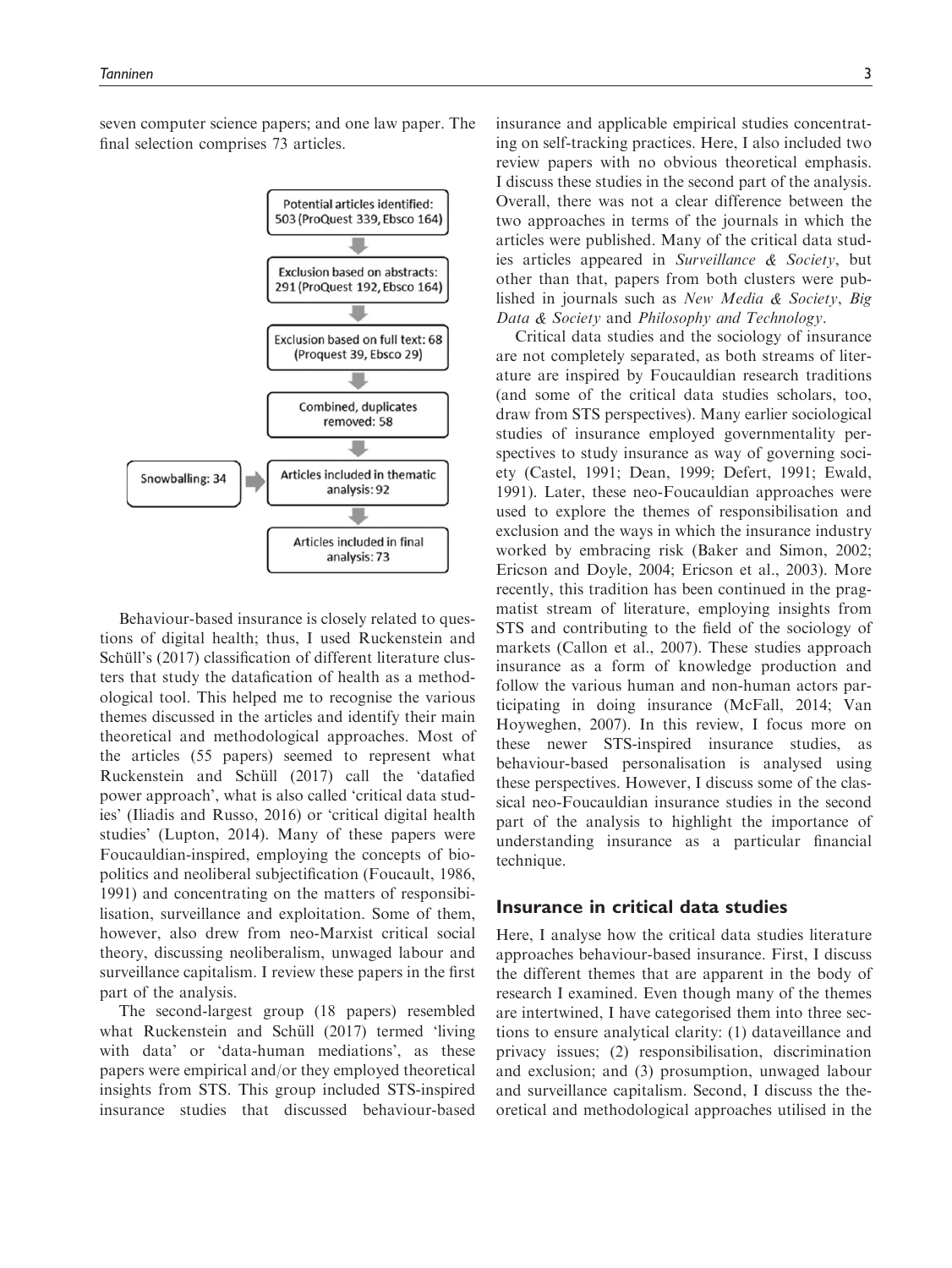literature and situate them in the larger field of the datafication of health and healthy citizenship.

# Dataveillance and privacy issues

A recurring theme in the literature is that digital technologies enable novel ways of surveillance – or 'dataveillance'. Instead of being 'watched from above', the datafication of new spheres of life submits people to the continuous and distributed monitoring of their behaviour (Van Dijck, 2014). Behaviour-based insurance is used as an example of this kind of logic. Insurance companies, alongside other institutions utilising data, are discussed as constantly tracking peoples' digital traces (e.g., Hardey, 2019: 1002; Lanzing, 2019: 563; Lupton, 2016; Lupton and Michael, 2017: 255; Maalsen and Sadowski, 2019: 121; Phillips, 2015: 58; Sanders and Sheptycki, 2017: 5; Zuboff, 2019). Thus, insurance is seen as a part of a larger trend in which people are being monitored and externally incentivised, pushed or even coerced to engage in self-tracking in both public and private institutional contexts such as higher education, healthcare and the penal system (e.g., Elias and Gill, 2018; Lupton, 2014, 2016; Rich and Miah, 2017: 91). These institutions taking part in digitised health surveillance are seen as comprising the 'public health surveillant assemblage' that reinforces normative understandings of health and disciplines people who do not conform to them (Sanders, 2017: 44).

The critical research raises questions considering data privacy and users' possibilities to manage their data flow. According to the literature, in the current 'data-sharing culture', users of self-tracking devices have little control over the movements of their data (Ajana, 2017: 9–11; Crawford et al., 2015: 490). Scholars fear that aggregated data, such as social media data, medical records and data from health apps, could be sold to third parties such as insurers, resulting in privacy issues and exploitative practices (Cinnamon, 2017: 614; Crawford et al., 2015: 490; Harkens, 2018: 22; Lanzing, 2016: 13; Lupton, 2015b: 448; Smith and Vonthethoff, 2017: 8). Ajana (2017: 11) argues that in societies where health services are increasingly being privatised, ensuring data privacy is crucial to preventing 'a total transfer of power from individuals and communities to organisations and industries, such as insurance and pharmaceutical companies'. However, because the insurance industry's right to collect data is often seen as a basic requirement for its operations, the effect of, for instance, the EU's General Data Protection Regulation (GDPR) could be limited because it only regulates data use, not collection (Couldry and Yu, 2018: 4474). Thus, protections based on traditional notions of 'privacy' (such as informed consent) might not be enough to address this continuous tracking (Couldry and Yu, 2018: 4486).

## Responsibilisation, discrimination and exclusion

The critical research asserts that behaviour-based insurance is a way of making the insured more accountable for their everyday actions and health. The policies are considered to be a neoliberal technique that promotes the responsible and productive entrepreneurial self, and they are contested for their lack of attention to the social, cultural and political aspects of health behaviour and digital technology use (Ajana, 2017: 4; Charitsis, 2016: 52; Fotopoulou and O'Riordan, 2017; Lupton, 2015a; Welhausen, 2018). Several studies employ US-based workplace wellness programmes, usually created by health insurers, as a descriptive example of the tendency to increase people's responsibility for their own health and to normalise certain kinds of bodies and lifestyles (Crawford et al., 2015: 494–495; Elman, 2018: 3766–3767; Harkens, 2018: 22; Hull and Pasquale, 2018; Sanders, 2017: 44). By incentivising 'healthy' behaviour, users are trained not only to produce data for the companies to utilise but to produce the right kinds of data to prove that they are mastering their own well-being (Charitsis, 2016: 52, 2019: 140). However, it is suggested that the incentivisation of 'healthy' behaviour only draws attention away from the fact that insurers (and employers) have little real concern for customers' health and a great interest in using their data for profit (Gidaris, 2019: 137; Hull and Pasquale, 2018: 191).

In addition to responsibilisation, behaviour-based insurance policies are seen to tamper with their users' autonomy. For instance, the (financial) incentives and 'nudges' that insurance-related workplace wellness programmes offer are regarded as a violation of people's decisional privacy and deliberative autonomy, as they interfere with users' freedom to make their own decisions (Lanzing, 2019: 558; Owens and Cribb, 2019: 33). Moreover, people may have little room to opt out of wellness schemes, even though the rhetoric of 'choice' is often employed (Gabriels and Coeckelbergh, 2019: 126; Lupton, 2016: 113). For instance, people who refuse to self-track might be considered as inadequate employees, or they might face higher premiums (Lupton, 2017: 4). Thus, policies might result in 'unforeseen challenges' such as discrimination against and the exclusion of employees who do not want to engage with them (Christophersen et al., 2015: 291–292; Hull and Pasquale, 2018; Maturo and Setiffi, 2015: 489).

Furthermore, new insurance schemes are believed to have the potential to differentiate between customers and personalise premiums. The continuous streams of personal data could allow them to calculate more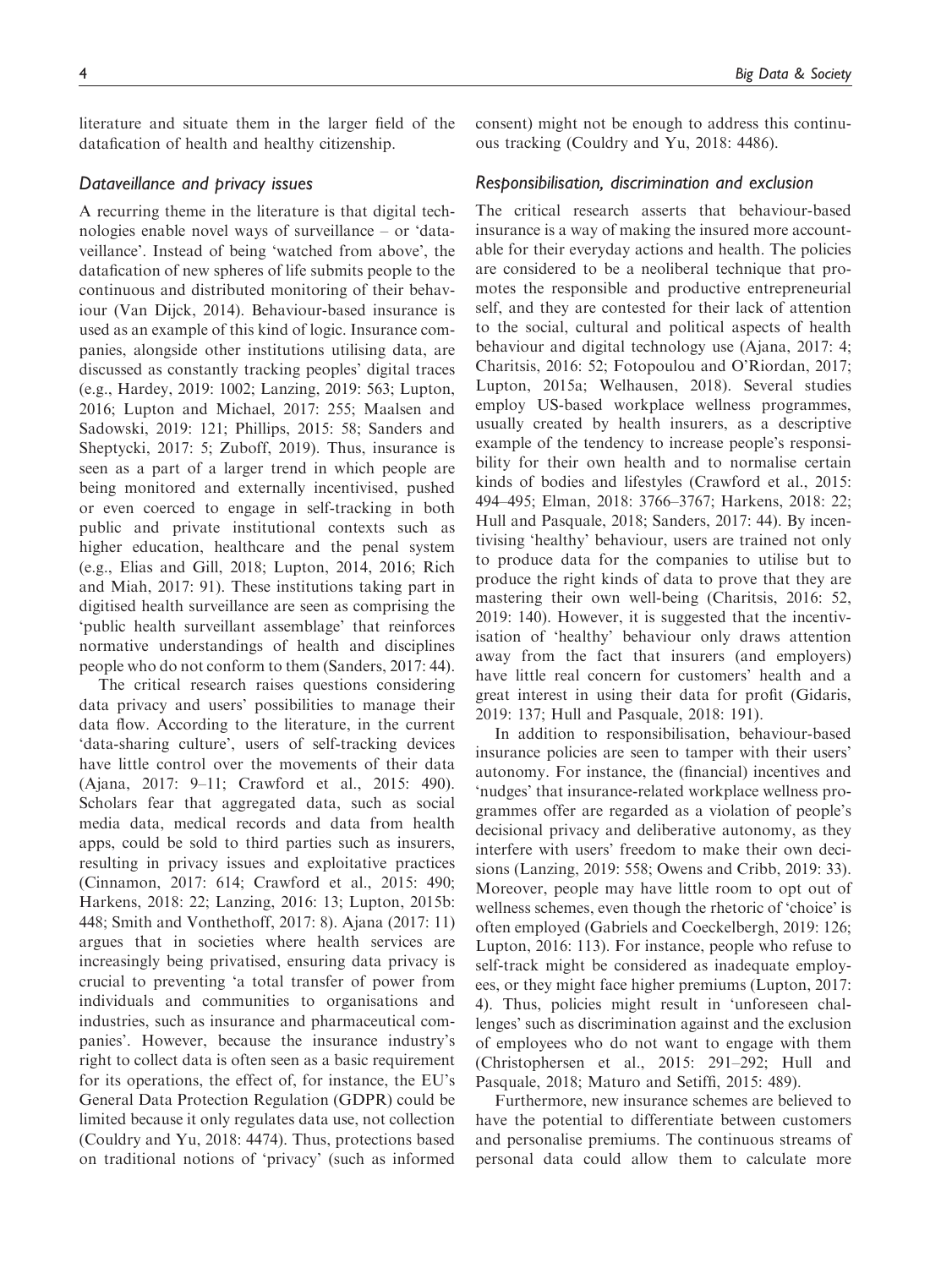accurate, or even personal, premiums with real-time rate adjustments (Zuboff, 2019: 214). This kind of personalised pricing might affect conceptions of reciprocity and solidarity, as individualised risk assessment and pricing 'make possible discriminations that were not detectable previously' (König, 2017:  $4-5$ ). Consequently, behaviour-based insurance policies could create troublesome feedback loops, produce new categories of difference and reinforce existing inequalities (Ajana, 2017: 13; Cinnamon, 2017: 616; O'Neil, 2016: 167). For instance, policies may exclude people with disabilities, as wearable devices only track specific parameters of exercise, such as steps (Elman, 2018: 3766–3767). Therefore, people with 'bad' risks, such as illnesses, or people with less resources–who are most in need of insurance – may ultimately not be able to access or pay for policies (Lupton, 2014: 615–616, 2016: 113; Nissenbaum and Patterson, 2016: 89; O'Neil, 2016: 167).

# Prosumption, unwaged labour and surveillance capitalism

Finally, critical researchers discuss the ways in which insurers use the data generated by new digital technologies to yield larger profits. This exploitation of customers' data is discussed in terms of prosumption, (digital) unwaged labour and surveillance capitalism (Charitsis, 2016, 2019; Gidaris, 2019; Zuboff, 2019). For instance, it is seen that when users engage in selftracking practices and allow their data to be collected, in a way, they are working for the companies (Gidaris, 2019: 135–136; Till, 2014: 448–451). However, even if people are given services in return for their data, they only receive a fragment of the value attributed to this work (Crawford et al., 2015: 490; Sadowski, 2019: 8). This kind of 'prosumption' that combines both production and consumption is seen as exploitative, as the customers are not necessarily aware of the labour they are performing, and they are not adequately compensated for it (Gidaris, 2019: 135; Ritzer and Jurgenson, 2010). Furthermore, in the case of workplace wellness programmes, policies transform employees' leisure time and exercise into a form of unwaged labour, the purpose of which is to lower costs and enhance work performance (Till, 2014). The work day is extended through these wearable devices and activity goals, allowing employers and insurers to make extra profit (Charitsis, 2016: 52–53; Gidaris, 2019: 135–136; Hull and Pasquale, 2018: 201).

Researchers also discuss generating revenue through monitoring, predicting and modifying people's behaviour in terms of 'surveillance capitalism' (Gidaris, 2019; Zuboff, 2015, 2019). In her book, The Age of Surveillance Capitalism (2019), Zuboff uses auto insurance policies utilising telematics devices as an example of this logic. She maintains that the continuous streams of data the tracking devices generate could allow insurance companies to reduce uncertainty and focus on predicting and managing individual risks (Zuboff, 2019: 214). According to Zuboff (2019: 218), the insurers' aim is to create 'guaranteed outcomes' through two operations: (1) looping the data back to the drivers and (2) using it for predictive calculations. The enhanced predictability and personalised calculations of risk might then generate a 'behavioural surplus', as premiums could 'rise and fall from millisecond by millisecond', creating cost savings and efficiencies (Zuboff, 2019: 214, 217). Zuboff (2015: 85–86, 2019) sees surveillance capitalism as an exploitative and parasitic economic logic that threatens human nature, market democracy and individuals' sovereignty. She argues that people are mostly unaware of the control and surveillance pointed towards them (Zuboff, 2019: 218).

## A datafied power approach to insurance

The arguments made about behaviour-based insurance seem to comply with the general arguments in the critical data studies literature. In line with what Ruckenstein and Schüll (2017: 263–265) call the 'datafied power approach', insurance is discussed through issues such as dataveillance, exploitation of personal health data and objectification of bodies. In many cases, the research is Foucauldian-inspired, employing the concepts of biopolitics and neoliberal subjectification (Foucault, 1986, 1991). Some scholars seem to draw from neo-Marxist perspectives, discussing issues such as commodification of personal data and unpaid digital labour. Only a few studies analyse empirical data, but in those cases, new insurance schemes are not at the centre of the analysis. Usually, insurance is discussed along with other institutions utilising personal data and behaviour-based policies are given as examples of the possible negative outcomes of datafication and the self-tracking trend. Some articles borrow empirical examples from media texts, such as articles published in Forbes (Olson, 2014; Olson and Tilley, 2014), to highlight the recent developments in and possibilities of behaviour-based personalisation in insurance (e.g., Charitsis, 2016; Fotopoulou and O'Riordan, 2017; Lupton, 2015a, 2016; McEwen, 2018). Generally, the literature is not empirically well informed about Big-Data-enabled personalisation in insurance. The focus is predominantly on the US, context where the Affordable Care Act (ACA) (2010) has encouraged the use of preventive measures and health technologies in insurance and health care (Hull and Pasquale, 2018). This might lead to biased assumptions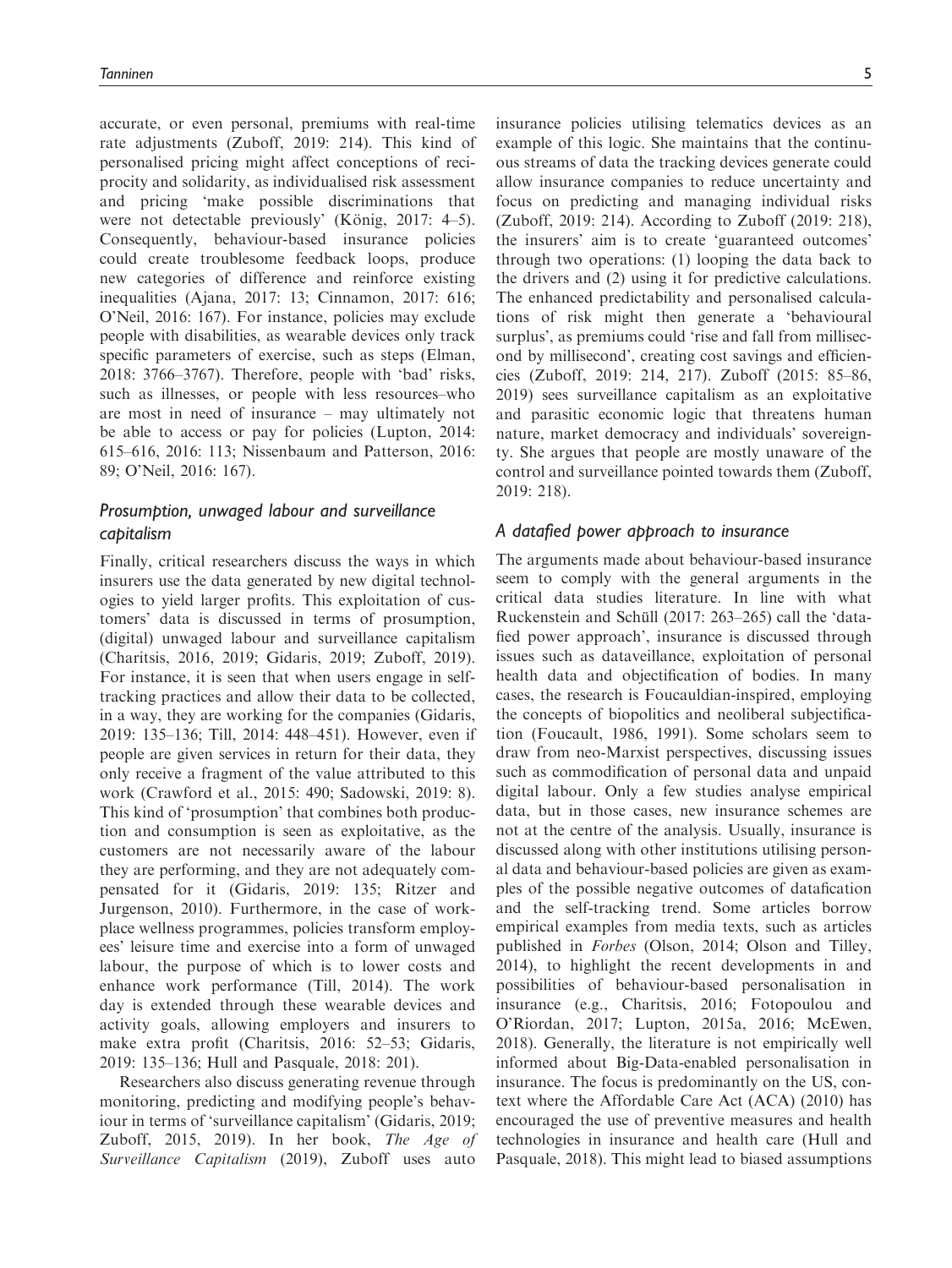about Big-Data-enabled personalisation in insurance, as scholars overlook cases outside the US, where the markets and legal frameworks might be different.

The datafied power approach has been criticised for its lack of empirical attention to the different agencies and goals at play (Ruckenstein and Schüll, 2017: 265). It has also been challenged for being speculative, for configuring the users of wearable devices in unrealistic ways and for ignoring the users' everyday experiences (Sharon, 2017: 116). Because of its strong emphasis on the exploitative aspects of datafication, the datafied power approach rarely considers cases of 'noncompliance, appropriation and existential possibility' (Ruckenstein and Schüll, 2017: 265). This is problematic, as it might reinforce traditional ideas of certain values, such as understandings of individual autonomy as a lack of constraint, while it disregards practices and modes of reasoning that do resist the dominant order (Sharon, 2015: 296, 2017: 106). From an STS perspective, overlooking the viewpoints of the actors involved could make the critique alienating, as it enables critics to occupy a position in which they are always right (Latour, 2004: 239–240). To avoid this, it could be useful to conduct analyses with a 'realist attitude' and to consider the historical situatedness, complexity and diversity of the research objects (Latour, 2004: 231). Hence, an STS- or practice-based approach to selftracking and behaviour-based insurance could help researchers to study users' experiences, formulate alternative questions and consider how values are enacted in specific practices (Sharon, 2017: 108, 116).

# Insights from the sociology of insurance

In this section, I discuss how different aspects of insurance technology limit and enable the creation of behaviour-based insurance policies. Although I am focusing on the insurance and self-tracking literature that utilises STS approaches and engages in empirical analysis, I also discuss select classic neo-Foucauldian insurance studies in the first part of my analysis to achieve a precise understanding of what 'insurance as we know it' is and how insurance functions – or used to function. Thus, I begin by discussing how the basic mechanisms of insurance conflict with the idea of personalised risks and premiums. Second, I analyse how regulation affect the scope of insurers' actions. Third, I demonstrate how the outcome of behaviour-based insurance depends on the practices of doing insurance.

#### Understanding insurance

'Insurance as we know it' is a collective mechanism for mitigating risk. Insurance standardises uncertain harmful events, assigns monetary value to them and distributes payment responsibility (Ericson et al., 2003: 5–6; Ewald, 1991: 201–205). In actuarial calculations, statistical methods are used to objectify uncertainty to predictable risks (Ewald, 1991: 201–202; Knights and Vurdubakis, 1993: 730). Insurance only tackles the 'insurable risks' enacted in these calculations – that is, calculable harmful events that cause financial losses and occur randomly in a pool of people (Ewald, 1991: 201; Insurable Risk, 2018). Consequently, risks can only be calculated on a population level and are always collective (Ewald, 1990: 146). Following this, insurance is a collective mechanism in which a group of people facing the same risk covers the occurrence of that risk for the 'pool as a whole' (Lehtonen and Liukko, 2015: 158). Because of this, all insurance schemes entail a practical form of solidarity (Lehtonen and Liukko, 2011: 33).

Both the insurance and the tech industry's visions and critical commentaries of these prospects presume a move from this collective model to more personalised enactments of risk, as they believe that behavioural data can override the reliance on traditional group classifications (Becher, 2016; Zuboff, 2019). However, as the concept of risk is inherently collective, it is questionable whether 'individual risks' can exist, or whether determining risk at an individual level is anything else but guesswork (McFall and Moor, 2018: 198). Consequently, self-tracked data could perhaps be used in risk calculations, but it should be embedded into the insurance infrastructure to produce meaningful outcomes (McFall, 2019: 55). Thus, using digital data would likely align with the underwriting practices already taking place in insurance.

In a way, individualisation is nothing new in insurance, as 'insurance as we know it' both creates collectives and distinguishes members by their probability of risk (Dean, 1999: 30; Ewald, 1991: 203). In the underwriting process, a specific probability is determined for every member of the collective using calculative devices such as health questionnaires (Van Hoyweghen, 2007, 2014). The premiums, however, do not vary according to individual qualities, but instead they rely on specific group characteristics (McFall, 2019: 54). Thus, even though insurance individualises risk, it is individualisation that is relative to the other members of the collective (Ewald, 1991: 203).

The underwriting process is not a straightforward technical measure. Studies using STS approaches suggest that alongside actuarial calculations, insurers consider other things, such as marketing and customer relations, when determining premiums (Van Hoyweghen, 2014: 338–339). Thus, underwriting is not an exact science but the outcome of several combined factors (McFall, 2019: 54; Van Hoyweghen, 2014: 346–347). Similar logic is at play in the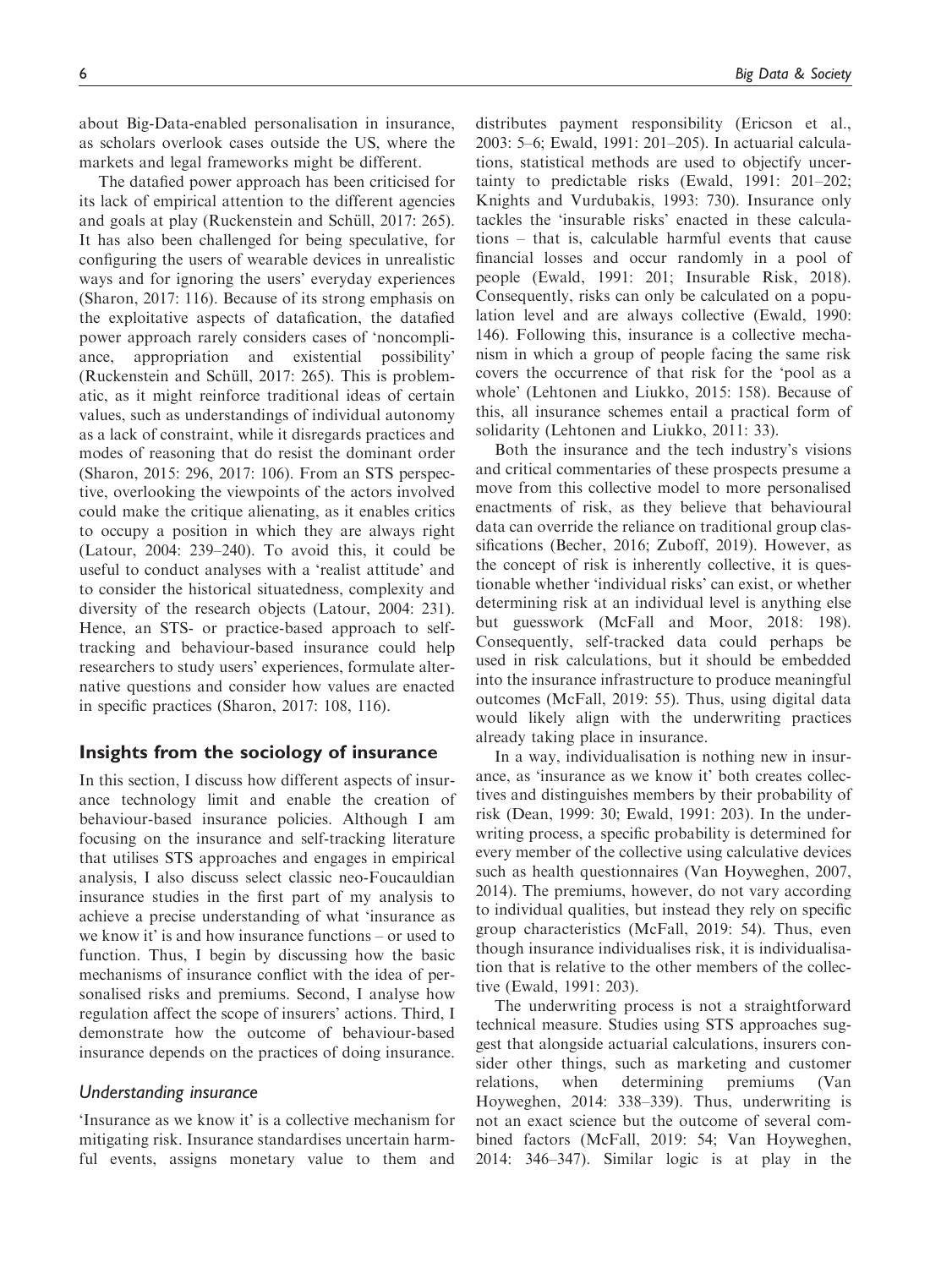behaviour-based insurance policies currently on the market. For instance, the Vitality franchise of Discovery Ltd rewards its customers with bonuses, gift cards and promotional deals if they reach high enough activity levels (McFall and Moor, 2018: 206; Vitality Corporate Services Limited, 2019). Offering bonuses, however, is not the same as using behavioural data to determine and price individual risk; thus, the Vitality scheme resembles a retailer loyalty programme more than a new way of calculating risk (McFall, 2019: 70; McFall and Moor, 2018: 198).

Furthermore, it is unclear whether insurance based on 'individual risks' would be operational – or whether it would be considered insurance at all (McFall, 2019: 70). Insurance technology spreads risk among a pool of insureds who 'join their resources to face future uncertainties' (Lehtonen and Liukko, 2015: 157). This spreading of risk is vital, as it ensures profitability for the insurance company and constitutes insurance as an efficient form of security for the customers (Lehtonen and Liukko, 2015: 157–158). It differentiates insurance from personal savings and has been used to distinguish insurance from gambling (Lehtonen and Liukko, 2015: 157; O'Malley, 2004: 109–110). For (behaviour-based) insurance to be secure or profitable without risk spreading, companies' operational models must be renewed. Interestingly, many visionaries of behavioural-based personalisation are not insurers, but they are 'interested actors' such as tech and consultancy firms (Meyers and Van Hoyweghen, 2018: 128). Therefore, a radical shift in practices seems unlikely, as the insurance business is famously inert to change and is cautious of reputation risks (McFall and Moor, 2018: 198).

The critical analyses, however, rightly point to the limits of insurance solidarity. As people with similar characteristics are pooled together and increasingly detailed risk classifications are conducted, someone is always left out (Lehtonen and Liukko, 2011: 39, 2015: 165). Thus, insurance creates exclusion alongside inclusion (Lehtonen and Liukko, 2015: 156). The neo-Foucauldian insurance studies have examined the topic of exclusion extensively and suggest that insurance generates 'gated communities of risk' by skimming off the most profitable populations, favouring 'responsible' people and using 'redlining' tactics to exclude certain underprivileged areas deemed high risk from their schemes (Baker, 2002: 39; Ericson et al., 2003: 227– 229). This could 'unpool' some of the risk that insurers carry and exclude the poor and high-risk individuals while encouraging the fortunate and wealthy to have even more insurance (Ericson et al., 2000: 534–537; French and Kneale, 2009: 1030–1032; Heimer, 2002: 117). These kinds of exclusionary measures are sometimes understood as practical responses to tackle the problems of moral hazard and adverse selection.

However, neo-Foucauldian scholars point out that insurance is not a neutral technology but a means of distributing responsibility and a site for constituting moral subjects (Baker, 2002; Dean, 1999; Heimer, 2002; Knights and Vurdubakis, 1993; O'Malley, 2002).

Critical data studies researchers align with these analyses, arguing that the refusal to track or the inability to conform to health ideals could lead to discrimination and exclusion from insurance (e.g., Lupton, 2016; Zuboff, 2019). However, empirical evidence on existing behaviour-based insurance policies does not entirely support this conclusion, as policies are still in the pilot stage, and their use of self-tracked data is limited (McFall, 2019: 70–71; Meyers, 2018). Instead, policies create inclusion and exclusion by trying to attract young and health-conscious customers to constitute 'healthy' pools (McFall and Moor, 2018: 206). This, again, is more of a marketing method than a feature of insurance technology. Still, as classifications and risk assessment are at the core of insurance, behaviour-based personalisation could lead to further discrimination (McFall and Moor, 2018: 205). Similar fears were expressed in the 1990s and 2000s during the debate on the use of genetic information in insurance (Wauters and Van Hoyweghen, 2016). In the end, many of the scenarios turned out to be exaggerated, as a lack scientific progress, public opposition and new legislation hindered insurers' use of genomic data (Thomas, 2012; Wauters and Van Hoyweghen, 2016). Given the existing evidence, it is too early to evaluate whether insurers will take up behaviour-based personalisation and whether they can make it work (McFall and Moor, 2018: 205).

# Legal frameworks

The insurance industry is a highly regulated field, with legislation targeting the practices of risk selection and underwriting (Meyers, 2018: 119). Insurers can only use 'relevant and reliable' data in risk calculations. Further, the use of protected attributes, such as religion, sexual orientation and ethnicity, is prohibited by anti-discrimination laws (McFall, 2019: 71; Meyers, 2018: 120). The demand for such protections stems from the question of solidarity: Who is seen as eligible for insurance, and what kinds of risks are seen as worth insuring (e.g., Lehtonen and Liukko, 2011; Van Hoyweghen et al., 2007)? Because insurance is generally understood to be an instrument of solidarity instead of discrimination (Prainsack and Van Hoyweghen, 2020), and access to healthcare is defined as a fundamental right (European Union, 2012; WHO, 2017), insurers' attempts to narrow the risk pool have been met with critical scrutiny. In recent years, anti-discrimination regulations have been enacted on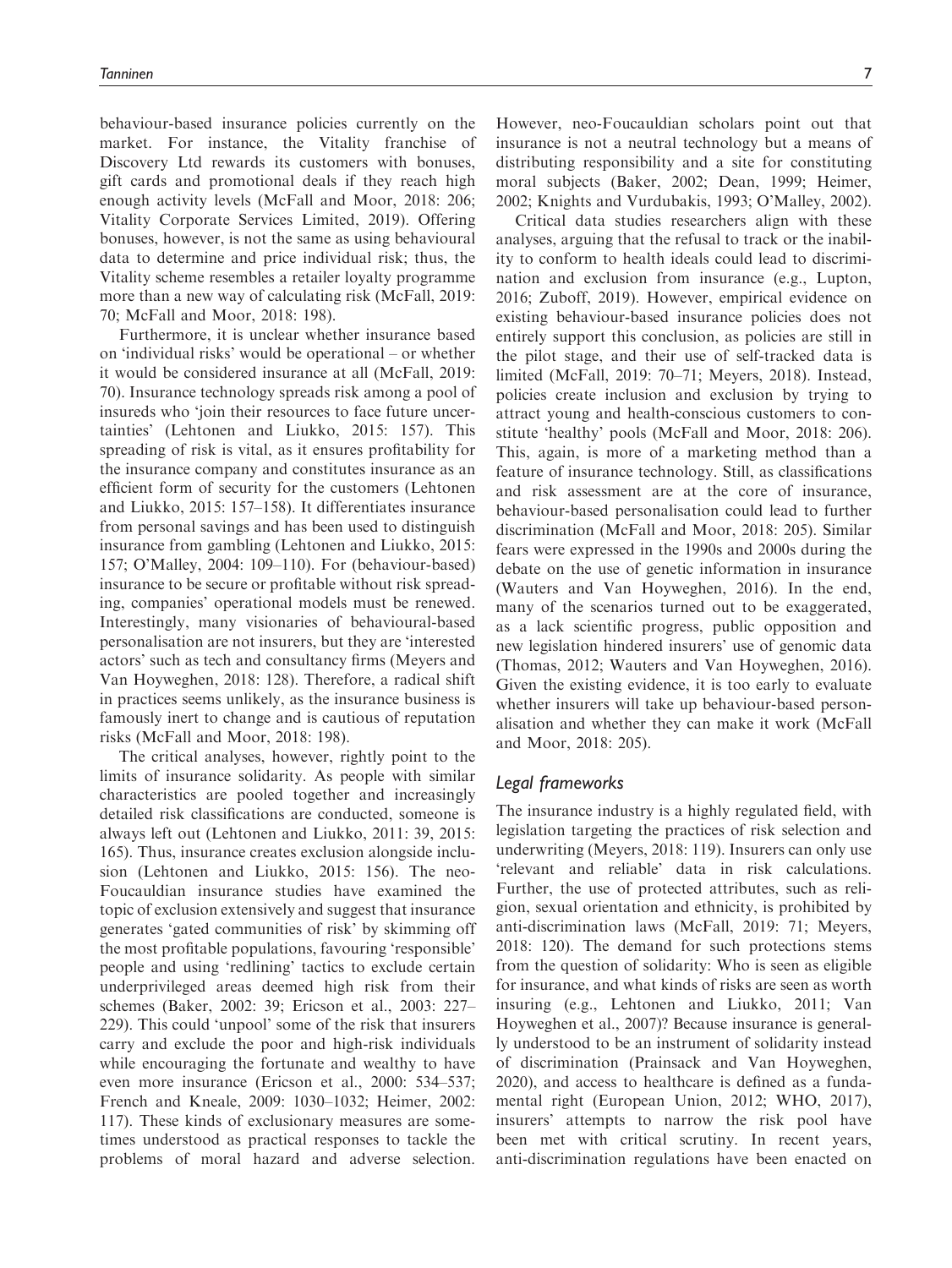both the national and supranational level forbidding the use of genomic data (Van Hoyweghen, 2007), preexisting conditions (Hull and Pasquale, 2018; McFall, 2019) and gender (Rebert and Van Hoyweghen, 2015).

The proliferation of anti-discrimination laws has given rise to the debate on the financial viability of the insurance industry and insurers' 'right to underwrite' (Meyers and Van Hoyweghen, 2017: 16). Meyers and Van Hoyweghen (2017: 16) estimated that insurers' interest in behaviour-based personalisation could be fuelled by the introduction of genetic nondiscrimination acts (GNDAs) and the anticipation of stricter regulations. Constituting risk groups could become more difficult in the future, and insurers are highlighting the controllability of behaviour and discovering ways to attract 'responsible', young and healthy individuals (McFall, 2019: 68; Meyers and Van Hoyweghen, 2017: 16). Thus, while GNDAs have reconfigured insurance markets by protecting genetic 'risk-havers' from discrimination and by increasing the subsidising qualities of insurance, they have contributed to the idea that lifestyle 'risk-takers', such as smokers, should carry their own responsibility (Lehtonen and Liukko, 2011: 40; Van Hoyweghen, 2010: 441).

Critical researchers often discuss these individualising effects of Big-Data-enabled personalisation using US cases related to the ACA legislation. However, Liz McFall (2019: 70) argues that under current US regulations, it seems unlikely that the envisioned threats of behaviour-based personalisation would become a reality, as the 'protections for pre-existing conditions, and the actuarial devices for reinsurance, risk assessment and risk corridors, purposefully prevent the use of any individual level data derived for pricing'. Thouvenin et al. (2019) assert that, due to strict anti-discrimination and other regulations, attempts to individualise (health or other) insurance contracts by running large-scale Big Data analytics are probably not commercially feasible in the US (and specific to this case, California). Thus, even though the ACA legislation encourages the adoption of wellness schemes and data-driven devices, it does not support their use in pricing and risk selection.

The US context, however, lacks strict data protection regulation, whereas in Europe, the EU's GDPR constitutes the most important restriction for behaviour-based personalisation in insurance (Thouvenin et al., 2019). Still, critical voices suggest that the GDPR has its shortcomings. Marelli et al. (2020: 12–13) highlight four main issues raised in the debate: the inadequacy of traditional data protection principles to regulate Big Data practices, the vagueness of regulatory categories, the problems with the noticeand-consent model and the insufficiencies of controlling data processing operations. These issues highlight the need for renewed regulations that consider different stakeholders' rights, values and interests. Intensified data collection could create a new kind of solidarity through the understanding that 'we are all' carriers of data and potentially subject to discrimination (Prainsack and Van Hoyweghen, 2020). This could lead to further demand for protections against behaviour-based personalisation (Prainsack and Van Hoyweghen, 2020). However, because individuals', families' and societies' methods of coping with risks are largely tied to insurance mechanisms, a balance between market incentives and societal needs must be found (Blasimme et al., 2019: 7).

### Doing insurance

Critical data studies researchers approach insurance as a black box or as a given entity. In contrast, insurance studies highlight the importance of studying the practices of doing (behaviour-based) insurance. For instance, the meanings and applications of the central concept of insurance, moral hazard and the understandings of morality and prudence have evolved alongside changes in the ideological and practical implications of insurance (Baker, 2000; Leaver, 2015; Quinn, 2008). Following these kinds of trajectories and taking a pragmatic stance calls for a richer and empirically rooted approach to insurance. The pragmatist perspectives are well-established in insurance studies, with Ewald (1999: 21) arguing that general insurance does not exist – rather, there are only insurance companies with different strategies for competition and acquiring information. These kinds of perspectives are prevalent, especially among insurance studies that use STS approaches. These studies focus on the effects of human and non-human actions and highlight that the outcomes of insurance depend on how it is assembled in different situations (e.g., Lehtonen, 2017; McFall, 2014; Meyers, 2018; Van Hoyweghen, 2007).

The insurance studies using STS approaches employ various empirical materials and ethnographic methods to analyse insurance practices and new insurance schemes. Meyers (2018) follows the emergence of behaviour-based personalisation and the creation of a 'not-yet' market by conducting participant observations in insurance conferences, interviewing insurance professionals, analysing reinsurers' online platforms and following car insurance experiments. McFall (2019) uses the case of Oscar Health to study how conceptual, regulatory and infrastructural practices act as barriers to risk personalisation. The empirical evidence from these studies shows that there are many practical difficulties in creating a policy that utilises new means of tracking. Thus, the utopian – or the dystopian – idea of personalised insurance is not very easy to achieve.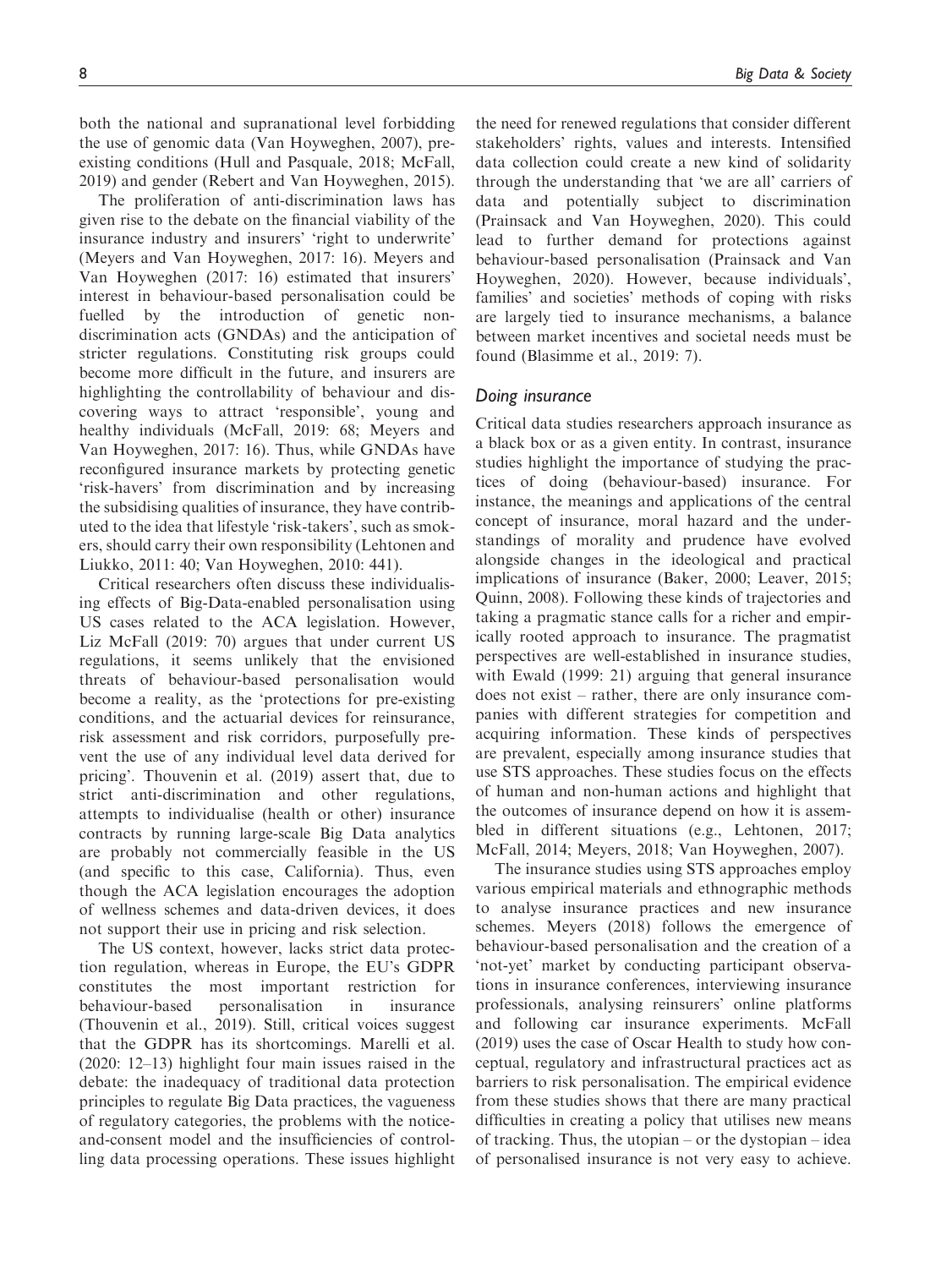Instead of personalising risks, behaviour-based insurance policies seem to create future markets by personalising and promoting insurance companies (McFall, 2019; Meyers, 2018).

What is still lacking from both critical data studies and the sociology of insurance is a focus on the insureds' experiences. Furthermore, although insurance studies have analysed the providers' perspectives through expert interviews, documents, blog posts and business conferences (McFall, 2019; Meyers, 2018), more research is needed on the insurance providers' practices of developing behaviour-based policies. The user perspective has been studied in what Ruckenstein and Schüll (2017) call the 'living with data' approach to self-tracking practices and the datafication of health. Even though these studies have not focused on insurance customers, some of their findings might be applicable in the insurance context. For instance, empirical evidence shows that people oftentimes abandon wearable devices, or their use becomes unengaged (Gorm and Shklovski, 2019; Kristensen and Ruckenstein, 2018; Rapp and Cena, 2016). In Schüll's (2016: 323) ethnographic study, an informant affiliated with the UnitedHealth insurance company describes encountering this problem:

Back upstairs at the Digital Health Summit, technology designers, doctors and government representatives continued to brainstorm on how to get personal data technology onto the wrists and into the pockets of more consumers. The accuracy and feasibility of monitoring, they reported, was good and getting better, and data scientists were continuing to refine analytic algorithms; the challenge when it came to self-tracking devices and programs was consistent use – 'getting people to use the damn thing, so that it becomes part of their lifestyle', as the Executive Vice President and Chief Medical Officer of the UnitedHealth insurance company put it.

The idea that wearable devices should be used continuously prevails in their design processes and in the attempts to integrate them into institutional settings (Gorm and Shklovski, 2019: 2506). However, 'episodic use' is an integral part of self-tracking practices, not a technical failure or a 'bug' to be fixed (Gorm and Shklovski, 2019: 2509). In current attempts at behaviour-based personalisation, wearers' non-use of devices is problematic because it complicates insurers' efforts to persuade lifestyle change, improve customer engagement and collect self-tracked data. If the wearables and the incentives are not adequately engaging, policies cannot encourage healthy habits or 'bend the  $cost curve' - that is, to create cost efficiencies - as a$ Cigna spokesman stated (Olson, 2014). Furthermore, the abandonment or irregular use of devices affects the quality of the data, as the data flow becomes inconstant. Wearables can also be inaccurate, and they might not measure all kinds of activity, such as cycling or using a wheelchair (Elman, 2018: 3762; Pink et al., 2018: 7–6). Moreover, insurers must consider the moral hazard related to self-tracking – namely, users' ability manipulate or hack devices in various ways. Hence, data reliability might be low, or the data can be 'broken' (Pink et al., 2018), making it difficult to use in actuarial calculations and price personalisation. Future research could analyse how insurance providers navigate this difficult context while developing engaging and effective products as well as how customers incorporate policies into their daily lives.

# Conclusion

In this review, I have analysed how the recent social scientific literature from critical data studies and the sociology of insurance approach behaviour-based personalisation in insurance. These streams of literature represent distinct research projects with different premises and aims. On the one hand, the critical data studies research is oriented towards an overall theoretical analysis of the datafication of health. Here, insurance acts mainly as an extreme example of the undesired outcomes of this pervasive logic. On the other hand, STS-inspired insurance studies approach insurance as a specific technique and logic with its own preconditions. Thus, behaviour-based personalisation is first and foremost studied in relation to 'insurance as we know it' to see if and how the new technologies change existing insurance practices. In contrast to critical data studies, the overall effects of datafication are not the primary target of these analyses – instead, the focus is on empirically analysing existing insurance cases, practices and regulatory frameworks.

The critical data studies literature uses behaviourbased insurance to exemplify dataveillance, a process in which people are submitted to the constant monitoring of their data traces and pushed to adopt selftracking practices (Lupton, 2016). Researchers assert that the prospect of using self-tracked data in risk calculations and premium personalisation is exploitative, as it could lead to the discrimination and exclusion of people who do not conform to certain health ideals, or who do not wish to partake in self-tracking (Lupton, 2017). Furthermore, the critical research perceives behaviour-based insurance as a case of surveillance capitalism, an economic logic allowing insurers to yield profits through monitoring, predicting and manipulating peoples' behaviour (Gidaris, 2019; Zuboff, 2019). In contrast, insurance studies highlight several issues in building a functioning behaviour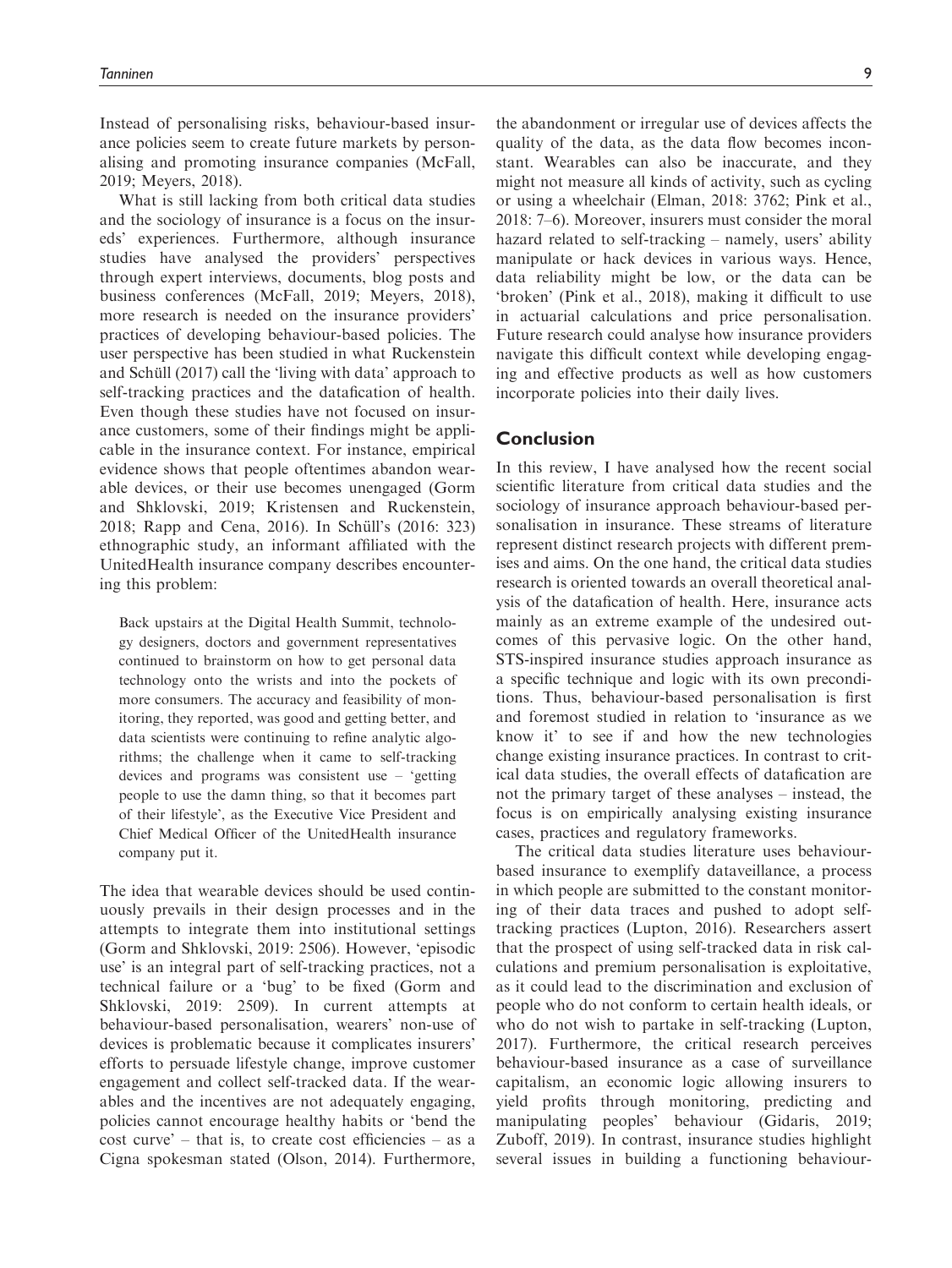based policy. First, risk and insurance are collective concepts – therefore, the idea of personalised premiums is at odds with the basic mechanisms of insurance. Second, the existing insurance legislation in the US and EU hinders the effective use of self-tracked data (McFall, 2019; Thouvenin et al., 2019). Third, the outcomes of behaviour-based personalisation are not deterministic, but they depend on the actors participating in doing insurance. Current behaviour-based insurance schemes are still mostly pilot policies that act as a form of marketing and that help insurers to prepare for the future market (McFall, 2019; Meyers, 2018). Thus,

try, are not actualised. It is evident that power and knowledge asymmetries allow insurers to structure the playing field and control many of the conditions of insurance relationships. Behaviour-based insurance could entail many of the problems the critical scholars discussed, such as discriminating against people with restricted mobility (e.g., Elman, 2018). Therefore, critical voices on insurance and new technologies are needed. However, by only highlighting the coercive and exploitative aspects of insurance relations, the critical data studies literature completely overlooks the basic usefulness of insurance. Furthermore, as the critical research rarely engages in empirical inquiry, it dismisses users' experiences and cases of noncompliance. Thus, it might rely on the same understandings as the dominant Big Data enthusiastic discourses, ultimately taking insurers' and tech companies' visions on the 'digital disruption' seriously. Giving credit to these predictions could in fact reenforce this possible future (e.g., Beckert, 2016).

it seems that the dystopian imaginings invoked by the critical research, and the utopian visions of the indus-

To understand behaviour-based personalisation in insurance, it is crucial to approach insurance as a specific financial technique. STS-inspired insurance studies employ this kind of perspective and analyse the limits that insurance technology, practises and legislation place on new policies. This kind of empirical stance facilitates constructive criticism that does not rely on the dominant discourses. Thus, the solution is not to depoliticise the discussion but to examine how normalisation and exploitation appear in actual practice (Sharon, 2018: 21). In fact, insurance studies highlight that behaviour-based personalisation is already thoroughly political, as it is subject to strict regulation and legislation.

Neither critical data studies nor the sociology of insurance have discussed insurance providers' practices of developing behaviour-based policies and users' experiences in detail. Therefore, more empirical analysis focusing on these topics is needed. Thus far, insurance studies have explored the providers' side through examining official documents, blog posts and business conferences, for example (McFall, 2019; Meyers, 2018). However, an in-depth empirical analysis on the design processes of new (health or life) policies is missing. Moreover, insurance customers are generally an under-researched area, with only a few studies examining the insureds' experiences (e.g., Lehtonen, 2017). Therefore, research focusing on behaviour-based policy customers is needed to understand how the policies unfold in everyday life. Future studies could analyse how insurance companies aim to become involved in customers' lives and ensure their engagement with their products. They could also investigate how customers negotiate their relationships with new policies. These kinds of approaches would provide an opportunity to empirically test claims from critical analyses. They would also highlight that there are many ways of doing insurance, and that the future of behaviourbased personalisation is open for alternative imaginings.

#### Acknowledgements

I am very grateful for the insightful and helpful comments that I received from the three anonymous reviewers and the co-editors of the Big Data & Society special issue 'The personalisation of insurance: data, behaviour and innovation'. The first draft of this article was written during a research mobility in KU Leuven (autumn 2018) and discussed in 'Risk and the Insurance Business in History' – conference in Sevilla, Spain (11–14 June 2019). I would like to thank Ine Van Hoyweghen, Liz McFall, Gert Meyers, Hugo Jeanningros and Arjen van der Heide for their encouraging feedback and great discussions. Finally, I wish to thank Turo-Kimmo Lehtonen and Minna Ruckenstein for their comments and support throughout the writing process.

#### Declaration of conflicting interests

The author(s) declared no potential conflicts of interest with respect to the research, authorship, and/or publication of this article.

#### Funding

The author(s) disclosed receipt of the following financial support for the research, authorship, and/or publication of this article: The work was supported by Academy of Finland (grant number 283447).

## ORCID iD

Maiju Tanninen **b** <https://orcid.org/0000-0003-3274-6360>

#### References

- Ajana B (2017) Digital health and the biopolitics of the quantified self. Digital Health 3: 1–18.
- Andrejevic M (2014) The big data divide. International Journal of Communication 8: 1673–1689.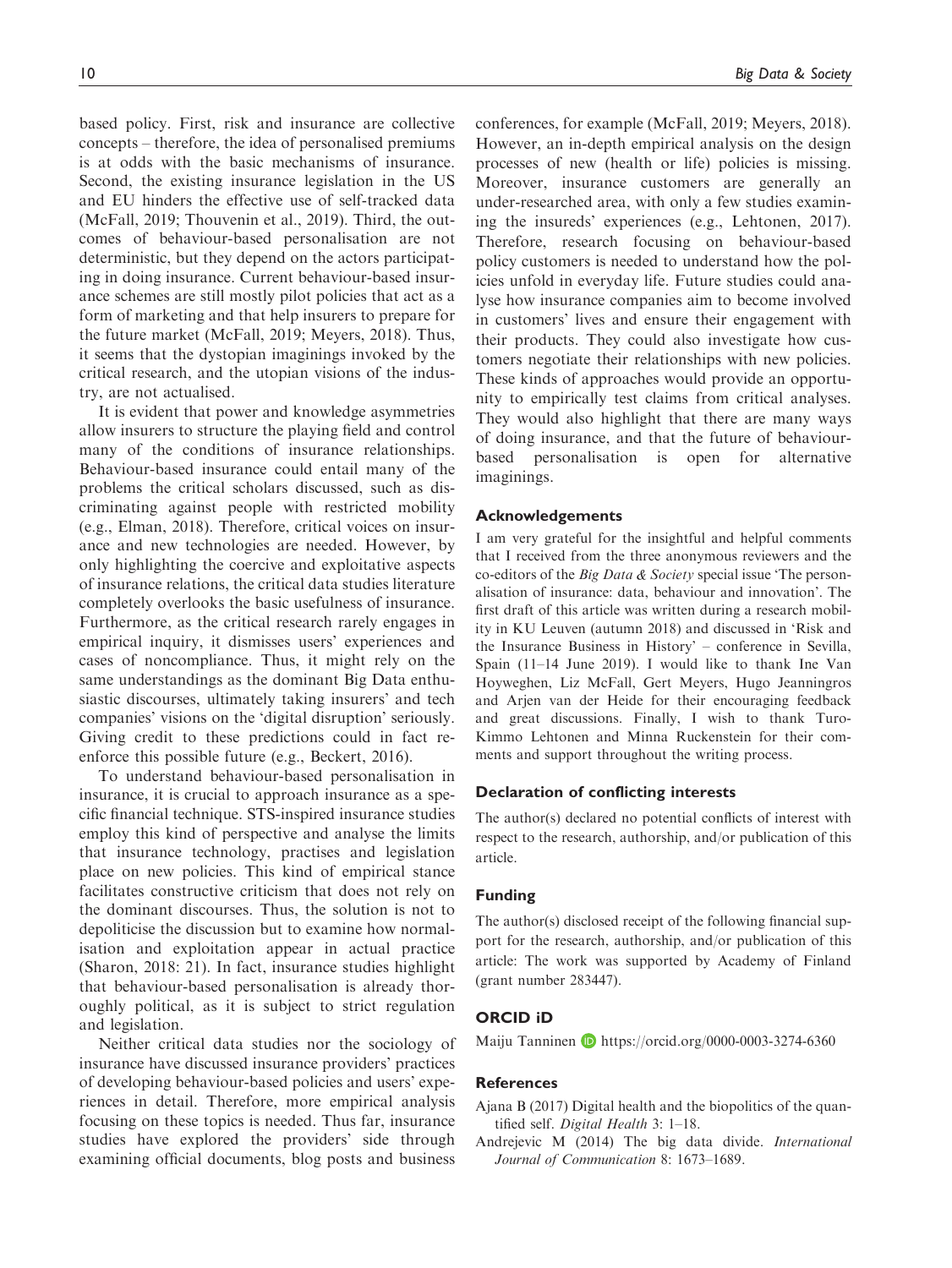- Baker T (2000) Insuring morality. *Economy and Society* 29(4): 559–577.
- Baker T (2002) Risk, insurance, and the social construction of responsibility. In: Baker T and Simon J (eds) Embracing Risk: The Changing Culture of Insurance and Responsibility. Chicago: University of Chicago Press, pp.33-51.
- Baker T and Simon J (2002) Embracing Risk the Changing Culture of Insurance and Responsibility. Chicago: University of Chicago Press.
- Becher S (2016) Wearables. Zeitschrift Für Die Gesamte Versicherungswissenschaft 105(5): 563–565.
- Beckert J (2016) Imagined Futures: Fictional Expectations and Capitalist Dynamics. Cambridge, MA: Harvard University Press.
- Blasimme A, Vayena E and Van Hoyweghen I (2019) Big data, precision medicine and private insurance: A delicate balancing act. Big Data & Society  $6(1)$ : 1–6.
- Callon M, Millo Y and Muniesa F (2007) Market Devices. Malden, MA: Blackwell.
- Castel R (1991) From dangerousness to risk. In: Burchell G, Gordon C and Miller P (eds) The Foucault Effect: Studies in Governmentality. London: Harvester Wheatsheaf, pp.281 $-298$ .
- Charitsis V (2016) Prosuming (the) self. Ephemera 16(3): 37–59.
- Charitsis V (2019) Survival of the (data) fit: Self-surveillance, corporate wellness, and the platformization of healthcare. Surveillance & Society 17(1/2): 139–144.
- Christophersen M, Mørck P, Langhoff T, et al. (2015) Unforeseen challenges. In: Antona M and Stephanidis C (eds) Universal Access in Human–Computer Interaction. Access to Learning, Health and Well-Being. Lecture Notes in Computer Science. Vol. 9177. Cham: Springer, pp.288–299.
- Cinnamon J (2017) Social injustice in surveillance capitalism. Surveillance & Society 15(5): 609–625.
- Couldry N and Yu J (2018) Deconstructing datafication's brave new world. New Media & Society 20(12): 4473–4491.
- Crawford K, Lingel J and Karppi T (2015) Our metrics, ourselves: A hundred years of self-tracking from the weight scale to the wrist wearable device. European Journal of Cultural Studies 18(4–5): 479–496.
- Dean M (1999) Governmentality. Power and Rule in Modern Society. London: Sage.
- Defert D (1991) 'Popular life' and insurance technology. In: Burchell G, Gordon C and Miller P (eds) The Foucault Effect: Studies in Governmentality. London: Harvester Wheatsheaf,  $pp.211-233$ .
- Elias AS and Gill R (2018) Beauty surveillance: The digital self-monitoring cultures of neoliberalism. European Journal of Cultural Studies 21(1): 59–77.
- Elman JP (2018) "Find your fit": Wearable technology and the cultural politics of disability. New Media & Society 20(10): 3760–3777.
- Ericson R, Barry D and Doyle A (2000) The moral hazards of neo-liberalism: Lessons from the private insurance industry. Economy and Society 29(4): 532–558.
- Ericson R and Doyle A (2004) Uncertain Business: Risk, Insurance, and the Limits of Knowledge. Toronto, Ontario: University of Toronto Press.
- Ericson R, Doyle A and Barry D (2003) Insurance as Governance. Toronto, Ontario: University of Toronto Press.
- European Union (2012) Charter of Fundamental Rights of the European Union, 26 October 2012, 2012/C 326/02. Available at: [https://www.refworld.org/docid/3ae6b3b70.](https://www.refworld.org/docid/3ae6b3b70.html) [html](https://www.refworld.org/docid/3ae6b3b70.html) (accessed 7 March 2020).
- Ewald F (1990) Norms, discipline, and the law. Representations 30(Spring): 138–161.
- Ewald F (1991) Insurance and risk. In: Burchell G, Gordon C and Miller P (eds) The Foucault Effect: Studies in Governmentality. London: Harvester Wheatsheaf, pp.197 $-210$ .
- Ewald F (1999) Genetics, insurance and risk. In: McGleenan T, Wiesing U and Ewald F (eds) Genetics and Insurance. Oxford: BIOS Scientific Publishers Limited,  $pp.17-32$ .
- Falkous C and Callaway J (2018) Wearable technology in life insurance. Report, Reinsurance Group of America, Incorporated.
- Fotopoulou A and O'Riordan K (2017) Training to self-care: Fitness tracking, biopedagogy and the healthy consumer. Health Sociology Review 26(1): 54–68.
- Foucault M (1986) The History of Sexuality, Vol. 3: The Care of the Self. New York: Pantheon Books.
- Foucault M (1991) Governmentality, transl. Braidotti R. In: Burchell G, Gordon C, Miller P (eds) The Foucault Effect: Studies in Governmentality. Chicago: University of Chicago Press, pp.87–104.
- French S and Kneale J (2009) Excessive financialisation: Insuring lifestyles, enlivening subjects, and everyday spaces of biosocial excess. Environment and Planning D: Society and Space 27(6): 1030–1053.
- Gabriels K and Coeckelbergh M (2019) 'Technologies of the self and other': How self-tracking technologies also shape the other. Journal of Information, Communication and Ethics in Society 17(2): 119–127.
- Gidaris C (2019) Surveillance capitalism, datafication, and unwaged labour: The rise of wearable fitness devices and interactive life insurance. Surveillance & Society 17(1/2): 132–138.
- Gorm N and Shklovski I (2019) Episodic use: Practices of care in self-tracking. New Media & Society 21(11–12): 2505–2521.
- Hardey M (2019) On the body of the consumer: Performanceseeking with wearables and health and fitness apps. Sociology of Health & Illness 41(6): 991-1004.
- Harkens A (2018) The ghost in the legal machine: Algorithmic governmentality, economy, and the practice of law. Journal of Information, Communication and Ethics in Society 16(1): 16–31.
- Heimer C (2002) Insuring more, ensuring less: The costs and benefits of private regulation through insurance. In: Baker T and Simon J (eds) Embracing Risk: The Changing Culture of Insurance and Responsibility. Chicago: University of Chicago Press, pp.116-145.
- Hogle L (2016) Data-intensive resourcing in healthcare. BioSocieties 11(3): 372–393.
- Hull G and Pasquale F (2018) Toward a critical theory of corporate wellness. BioSocieties 13(1): 190–212.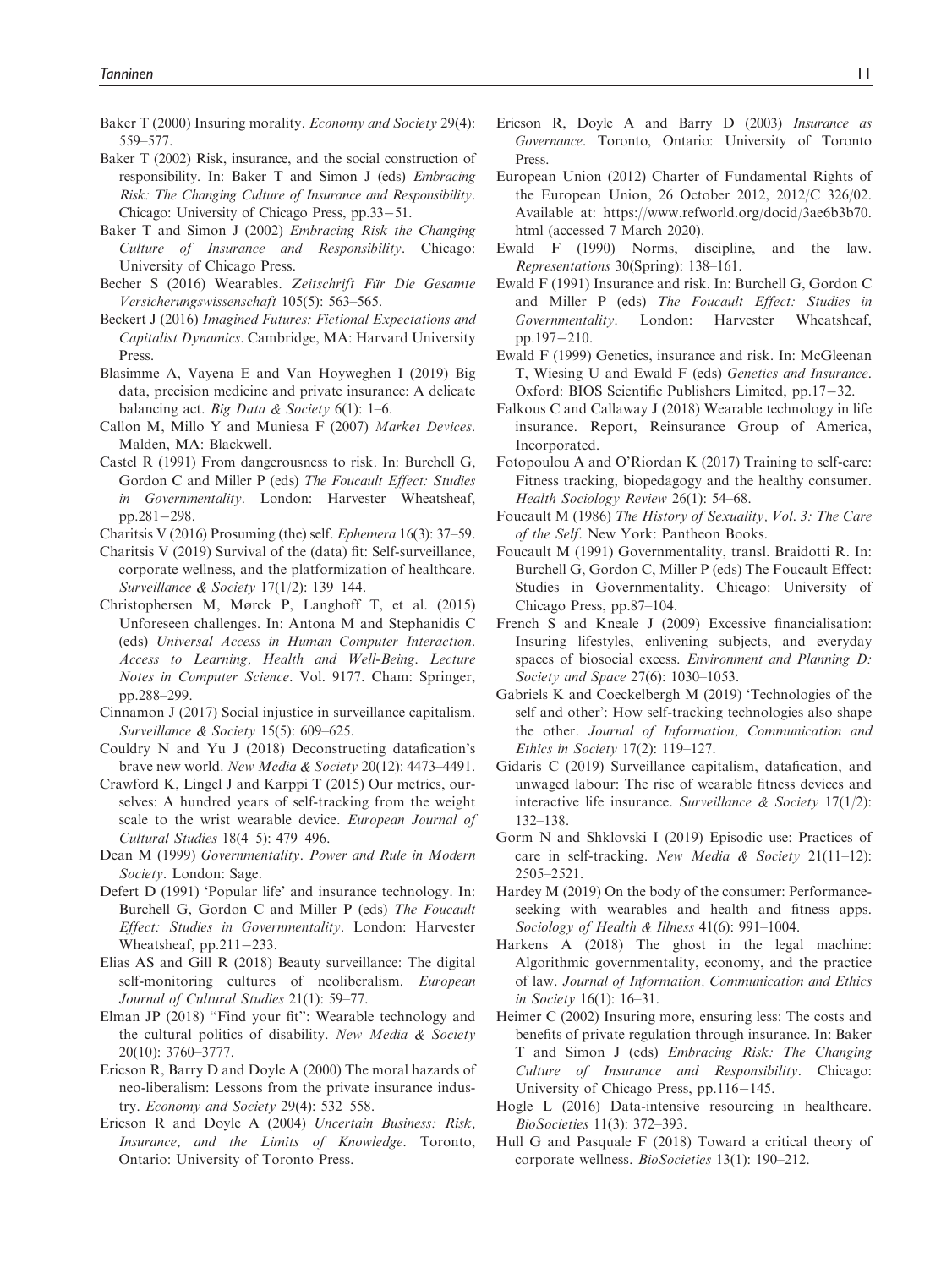- Iliadis A and Russo F (2016) Critical data studies: An introduction. Big Data & Society 3(2).
- Insurable Risk (2018) Oxford dictionary of finance and banking. Available at: [https://www-oxfordreference-com.lib](https://www-oxfordreference-com.libproxy.tuni.fi/view/10.1093/acref/9780198789741.001.0001/acref-9780198789741-e-1845) [proxy.tuni.fi/view/10.1093/acref/9780198789741.001.0001/](https://www-oxfordreference-com.libproxy.tuni.fi/view/10.1093/acref/9780198789741.001.0001/acref-9780198789741-e-1845) [acref-9780198789741-e-1845](https://www-oxfordreference-com.libproxy.tuni.fi/view/10.1093/acref/9780198789741.001.0001/acref-9780198789741-e-1845) (accessed 17 June 2020).
- Knights D and Vurdubakis T (1993) Calculations of risk: Towards an understanding of insurance as a moral and political technology. Accounting, Organizations and Society 18(7–8): 729–764.
- Kristensen DB and Ruckenstein M (2018) Co-evolving with self-tracking technologies. New Media & Society 20(10): 3624–3640.
- König PD  $(2017)$  The place of conditionality and individual responsibility in a "data-driven economy". Big Data & Society 4(2).
- Lanzing M (2016) The transparent self. Ethics and Information Technology 18(1): 9–16.
- Lanzing M (2019) "Strongly recommended" revisiting decisional privacy to judge hypernudging in self-tracking technologies. Philosophy & Technology 32(3): 549–568.
- Latour B (2004) Why has critique run out of steam? From matters of fact to matters of concern. Critical Inquiry 30(2): 225–248.
- Leaver A (2015) Fuzzy knowledge: An historical exploration of moral hazard and its variability. Economy and Society 44(1): 91–109.
- Lehtonen T (2017) Domesticating insurance, financializing family lives: The case of private health insurance for children in Finland. Cultural Studies 31(5): 685–711.
- Lehtonen T and Liukko J (2011) The forms and limits of insurance solidarity. Journal of Business Ethics 103(S1): 33–44.
- Lehtonen T and Liukko J (2015) Producing solidarity, inequality and exclusion through insurance. Res Publica 21(2): 155–169.
- Lupton D (2014) Beyond techno-utopia: Critical approaches to digital health technologies. Societies 4(4): 706–711.
- Lupton D (2015a) Health promotion in the digital era: A critical commentary. Health Promotion International 30(1): 174–183.
- Lupton D (2015b) Quantified sex: A critical analysis of sexual and reproductive self-tracking using apps. Culture, Health & Sexuality 17(4): 440–453.
- Lupton D (2016) The diverse domains of quantified selves: Self-tracking modes and dataveillance. Economy and Society 45(1): 101–122.
- Lupton D (2017) Self-tracking, health and medicine. Health Sociology Review 26(1): 1–5.
- Lupton D and Michael M (2017) 'Depends on who's got the data': Public understandings of personal digital dataveillance. Surveillance & Society 15(2): 254–268.
- Lury C and Day S (2019) Algorithmic personalization as a mode of individuation. Theory, Culture & Society 36(2): 17–37.
- Maalsen S and Sadowski J (2019) The smart home on FIRE: Amplifying and accelerating domestic surveillance. Surveillance & Society 17(1): 118-124.
- McCrea M and Farrell M (2018) A conceptual model for pricing health and life insurance using wearable technology. Risk Management and Insurance Review 21(3): 389–411.
- McEwen KD (2018) Self-tracking practices and digital (re) productive labour. Philosophy & Technology 31(2): 235–251.
- McFall L (2014) Devising Consumption: Cultural Economies of Insurance, Credit and Spending CRESC. Abingdon: Routledge.
- McFall L (2019) Personalizing solidarity? The role of selftracking in health insurance pricing. Economy and Society 48(1): 52-76.
- McFall L and Moor L (2018) Who, or what, is insurtech personalizing?: Persons, prices and the historical classifications of risk. Distinktion: Journal of Social Theory 19(2): 193–213.
- Marelli L, Lievevrouw E and Van Hoyweghen I (2020) Fit for purpose? The GDPR and the governance of European digital health. Policy Studies. Epub ahead of print 10 February 2020. DOI: 10.1080/01442872.2020.1724929. Available at: [https://www.tandfonline.com/doi/abs/10.](https://www.tandfonline.com/doi/abs/10.1080/01442872.2020.1724929) [1080/01442872.2020.1724929](https://www.tandfonline.com/doi/abs/10.1080/01442872.2020.1724929)
- Maturo A and Setiffi F (2015) The gamification of risk: How health apps foster self-confidence and why this is not enough. Health, Risk & Society 17(7): 477–494.
- Meyers G (2018) Behaviour-based personalisation in health insurance: A sociology of a not-yet market. PhD Thesis, Onderzoekseenheid: Centrum voor Sociologisch Onderzoek (CeSO).
- Meyers G and Van Hoyweghen I (2017) Enacting actuarial fairness in insurance: From fair discrimination to behaviour-based fairness. Science as Culture 27: 1–27.
- Meyers G and Van Hoyweghen I (2018) 'This could be our reality in the next five to ten years': A blogpost platform as an expectation generation device on the future of insurance markets. Journal of Cultural Economy 11(2): 125–140.
- Moor L and Lury C (2018) Price and the person: Markets, discrimination, and personhood. Journal of Cultural Economy 11(6): 501–513.
- Nissenbaum H and Patterson H (2016) Biosensing in context. In: Nafus D (ed.) Quantified Biosensing Technologies in Everyday Life. Cambridge, MA: The MIT Press.
- Olson P (2014) Wearable tech is plugging into health insurance. Forbes, 19 June 2014. Available at: [https://www.](https://www.forbes.com/sites/parmyolson/2014/06/19/wearable-tech-health-insurance/#1761ad4818bd) [forbes.com/sites/parmyolson/2014/06/19/wearable-tech-h](https://www.forbes.com/sites/parmyolson/2014/06/19/wearable-tech-health-insurance/#1761ad4818bd) [ealth-insurance/#1761ad4818bd](https://www.forbes.com/sites/parmyolson/2014/06/19/wearable-tech-health-insurance/#1761ad4818bd) (accessed 17 June 2020).
- Olson P and Tilley A (2014) The quantified other: Nest and fitbit chase a lucrative side business. Forbes, 17 April 2014. Available at: [https://www.forbes.com/sites/parmyolson/](https://www.forbes.com/sites/parmyolson/2014/04/17/the-quantified-other-nest-and-fitbit-chase-a-lucrative-side-business/#2fc3465a2c8a) [2014/04/17/the-quantified-other-nest-and-fitbit-chase-a](https://www.forbes.com/sites/parmyolson/2014/04/17/the-quantified-other-nest-and-fitbit-chase-a-lucrative-side-business/#2fc3465a2c8a)[lucrative-side-business/#2fc3465a2c8a](https://www.forbes.com/sites/parmyolson/2014/04/17/the-quantified-other-nest-and-fitbit-chase-a-lucrative-side-business/#2fc3465a2c8a) (accessed 17 June 2020).
- O'Malley P (2002) Imagining insurance: Risk, thrift, and life insurance in Britain. In: Baker T and Simon J (eds) Embracing Risk: The Changing Culture of Insurance and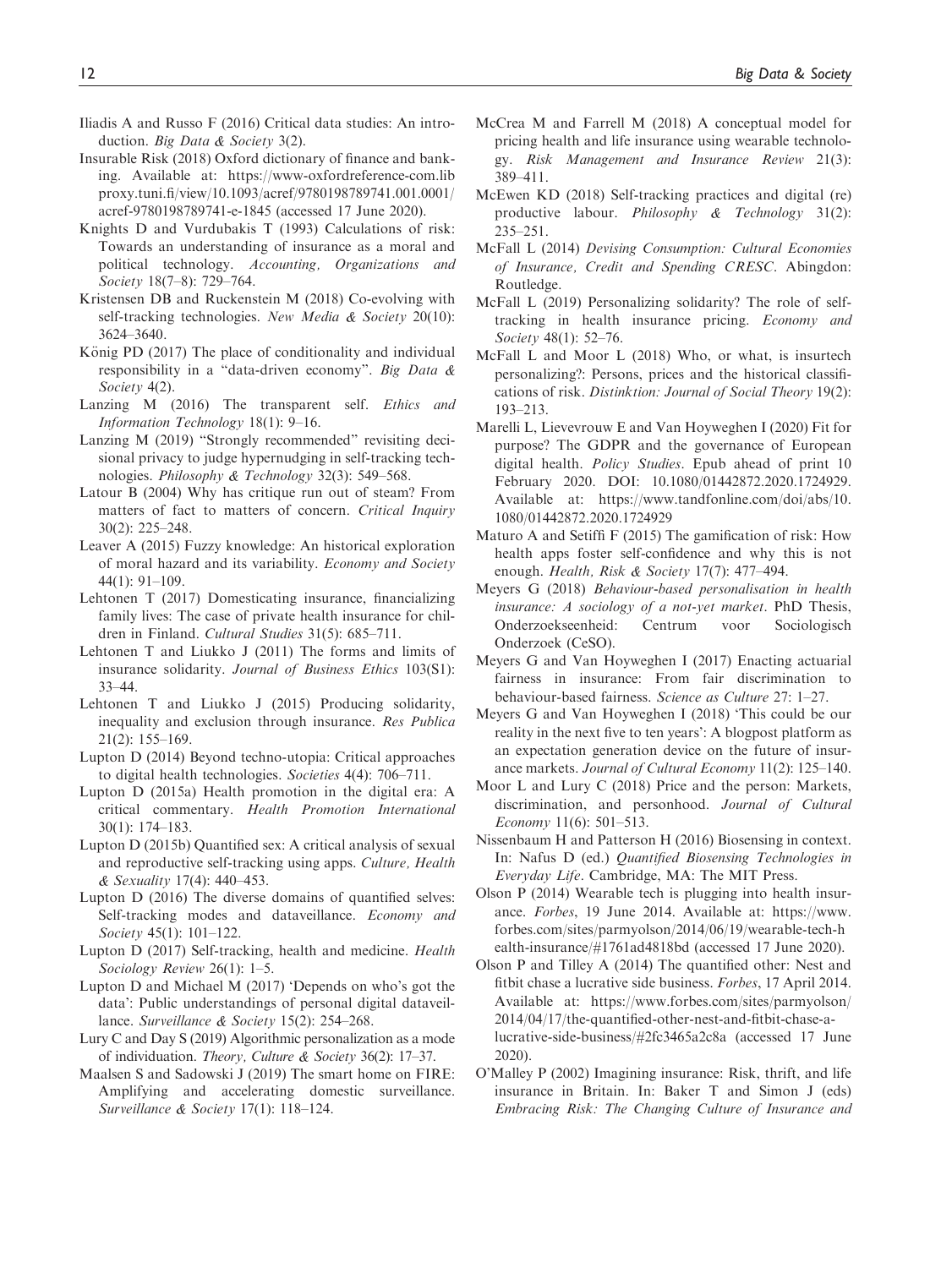Responsibility. Chicago: University of Chicago Press,  $pp.97-115.$ 

- O'Malley P (2004) Risk, Uncertainty and Government. London: Glasshouse Press.
- O'Neil C (2016) Weapons of Math Destruction: How Big Data Increases Inequality and Threatens Democracy. New York: Crown Publishers.
- Owens J and Cribb A (2019) 'My fitbit thinks I can do better!' Do health promoting wearable technologies support personal autonomy? Philosophy & Technology 32(1): 23–38.
- Phillips DJ (2015) Work and play at the threshold of legibility: Theatre as method and pedagogy in surveillance research. Surveillance & Society 13(1): 57–77.
- Pink S, Ruckenstein M, Willim R, et al. (2018) Broken data: Conceptualising data in an emerging world. Big Data & Society 5(1).
- Prainsack B and Van Hoyweghen I (2020) Shifting solidarities: Personalisation in insurance and medicine. In: Van Hoyweghen I, Pulignano V and G. Meyers G (eds) Shifting Solidarities. Trends and Developments in European Societies. New York: Palgrave Macmillan.
- Quinn S (2008) The transformation of morals in markets: Death, benefits, and the exchange of life insurance policies. AJS; American Journal of Sociology 114(3): 738–780.
- Rapp A and Cena F (2016) Personal informatics for everyday life: How users without prior self-tracking experience engage with personal data. International Journal of Human-Computer Studies 94: 1–17.
- Rebert L and Van Hoyweghen I (2015) The right to underwrite gender: The goods  $\&$  services directive and the politics of insurance pricing. Tijdschrift Voor Genderstudies 18(4): 413–431.
- Rich E and Miah A (2017) Mobile, wearable and ingestible health technologies: Towards a critical research agenda. Health Sociology Review 26(1): 84–97.
- Ritzer G and Jurgenson N (2010) Production, consumption, prosumption: The nature of capitalism in the age of the digital 'Prosumer'. Journal of Consumer Culture 10(1): 13–36.
- Ruckenstein M (2014) Visualized and interacted life: Personal analytics and engagements with data doubles. Societies 4(1): 68–84.
- Ruckenstein M and Schüll ND  $(2017)$  The datafication of health. Annual Review of Anthropology 46: 261–278.
- Sadowski J (2019) When data is Capital: Datafication, accumulation, and extraction. Big Data & Society 6(1).
- Sanders R (2017) Self-tracking in the digital era: Biopower, patriarchy, and the new biometric body projects. Body & Society 23(1): 36–63.
- Sanders CB and Sheptycki J (2017) Policing, crime and 'big data'; towards a critique of the moral economy of stochastic governance. Crime, Law and Social Change 68(1–2):  $1-15$ .
- Schüll ND (2016) Data for life: Wearable technology and the design of self-care. BioSocieties 11(3): 317–333.
- Sharon T (2015) Healthy citizenship beyond autonomy and discipline: Tactical engagements with genetic testing. BioSocieties 10(3): 295–316.
- Sharon T (2017) Self-tracking for health and the quantified self: Re-articulating autonomy, solidarity, and authenticity in an age of personalized healthcare. Philosophy & Technology 30(1): 93–121.
- Sharon T (2018) Let's move beyond critique—But please, let's not depoliticize the debate. The American Journal of Bioethics: AJOB 18(2): 20–22.
- Smith GJD and Vonthethoff B (2017) Health by numbers? Exploring the practice and experience of datafied health. Health Sociology Review 26(1): 6–21.
- Sullivan P (2018) Life insurance offering more incentive to live longer. The New York Times, 19 September 2018. Available at: [https://www.nytimes.com/2018/09/19/your](https://www.nytimes.com/2018/09/19/your-money/john-hancock-vitality-life-insurance.html)[money/john-hancock-vitality-life-insurance.html](https://www.nytimes.com/2018/09/19/your-money/john-hancock-vitality-life-insurance.html) (accessed 17 June 2020).
- Swan M (2012) Health 2050: The realization of personalized medicine through crowdsourcing, the quantified self, and the participatory biocitizen. Journal of Personalized Medicine 2(3): 93–118.
- Thaler RH and Sunstein CR (2009) Nudge: Improving Decisions about Health, Wealth, and Happiness. Revis. ed. London: Penguin Books.
- Thomas RG (2012) Genetics and insurance in the United Kingdom 1995–2010: The rise and fall of "scientific" discrimination. New Genetics and Society 31(2): 203–222.
- Thouvenin F, Suter F, George D, et al. (2019) Big data in the insurance industry: Leeway and limits for individualising insurance contracts. JIPITEC 10(29): 209–243.
- Till C (2014) Exercise as labour: Quantified self and the transformation of exercise into labour. Societies 4(3): 446–462.
- Van Dijck J (2014) Datafication, dataism and dataveillance: Big data between scientific paradigm and ideology. Surveillance & Society 12: 197–208.
- Van Hoyweghen I (2007) Risks in the Making: Travels in Life Insurance and Genetics. Amsterdam: Amsterdam University Press.
- Van Hoyweghen I (2010) Taming the wild life of genes by law? Genes reconfiguring solidarity in private insurance. New Genetics and Society 29(4): 431–455.
- Van Hoyweghen I (2014) On the politics of calculative devices. Journal of Cultural Economy 7(3): 334–352.
- Van Hoyweghen I, Horstman K and Schepers R (2007) Genetic 'risk carriers' and lifestyle 'risk takers'. Which risks deserve our legal protection in insurance? Health Care Analysis: HCA: Journal of Health Philosophy and Policy 15: 179–193.
- Vitality Corporate Services Limited (2019) Vitality rewards. Available at:<https://www.vitality.co.uk/rewards/> (accessed 17 June 2020).
- Wauters A and Van Hoyweghen I (2016) Global trends on fears and concerns of genetic discrimination: A systematic literature review. Journal of Human Genetics 61(4): 275–282.